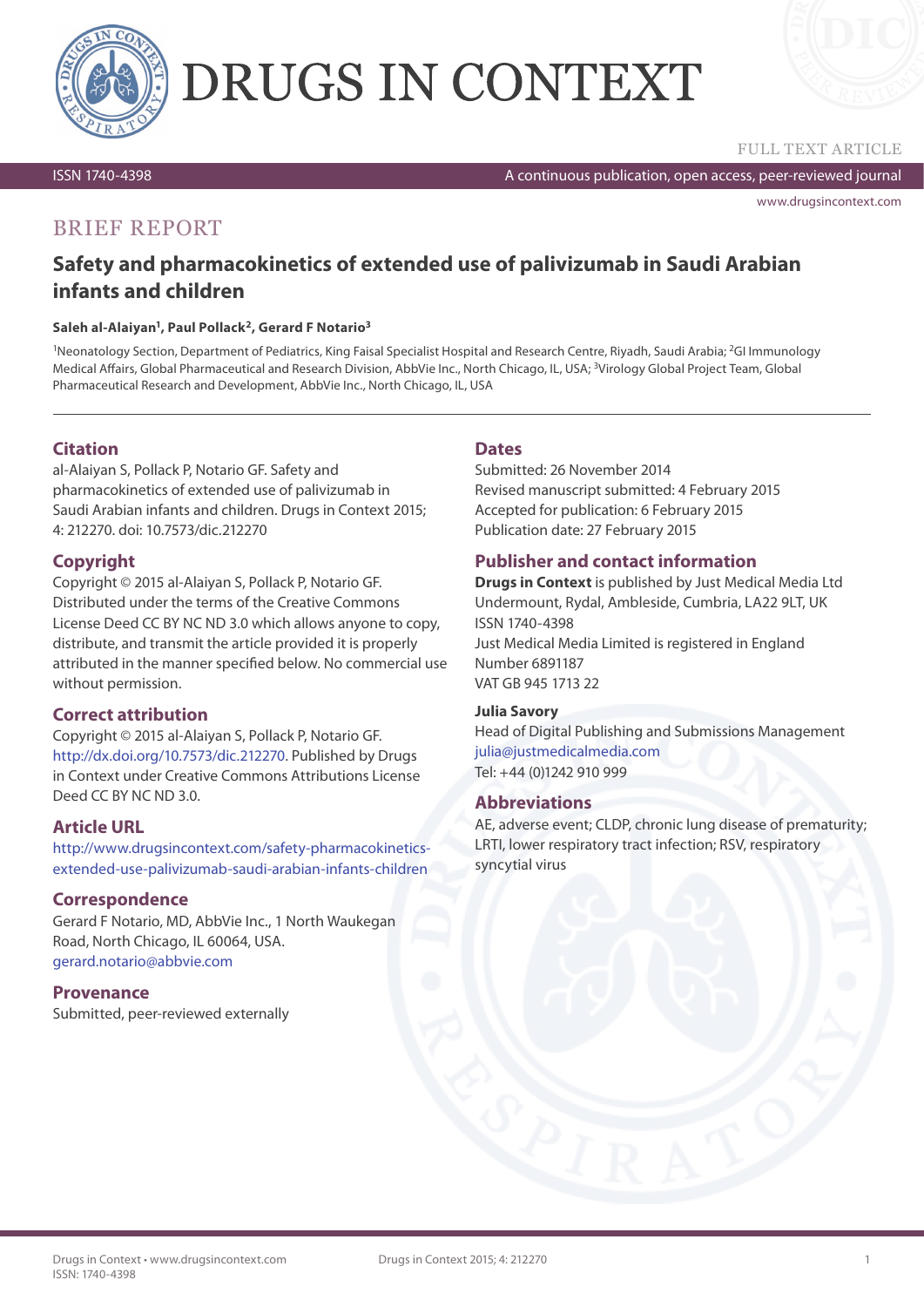

# RESPIRATORY EDITORIAL BOARD

#### **Specialist Editor-in-Chief**

**Chad Moretz, ScD, MS** Research Lead – Collaboration Research, Comprehensive Health Insights, Humana Inc, Marion, NC, USA

## **Specialist Advisor – Clinical Pharmacology**

**Dr Richard White, MA, PhD** Consulting Partner and Director, Oxford PharmaGenesis Ltd, UK

## **Specialist editorial board members**

**Dr Bhumika Aggarwal, MBBS, DTCD**

Cipla Ltd, Mumbai, India

## **Susan Tsivitse Arthur, PhD**

Assistant Professor, UNC Charlotte Department of Kinesiology, The Laboratory of Systems Physiology, Charlotte, North Carolina, USA

## **Professor Kurtis S Elward, MD, MPH**

Clinical Professor of Family Medicine, Virginia Commonwealth University, Richmond, VA; Family Medicine of Albemarle, Charlottesville, VA, USA

**Dr David Halpin** Consultant Physician, Royal Devon and Exeter Hospital, Exeter, Devon, UK

## **Professor David Price**

Chair of Primary Care Medicine, University of Aberdeen, Aberdeen, UK

## **Professor Jennifer Robinson, MD**

Clinical Assistant Professor, Department of Pharmacotherapy, Washington State University College of Pharmacy, Spokane, WA, USA

**Professor Steven Spann** Baylor School of Medicine, Houston, Texas, USA

**Professor Don Uden** University of Minnesota, Minnesota, USA

## **Professor Barbara Yawn**

Director of Research, Olmsted Medical Center, Rochester, Minnesota, USA; Department of Family and Community Health, University of Minnesota, USA

## **Group Editor-in-Chief**

#### **Christopher Blanchette, PhD, MBA**

Associate Dean for Research and Research Associate Professor in the Department of Public Health Sciences at the University of North Carolina and Director of Health Economics & Outcomes Research at Otsuka America Pharmaceutical Inc, USA

## **Expert Advisers – Epidemiology and biostatistics**

**Alex K Exuzides, PhD** Director, ICON Clinical Research Inc, California, USA

## **Professor Scott L Friedman, MD**

Fishberg Professor of Medicine, Dean for Therapeutic Discovery Chief, Division of Liver Diseases, Mount Sinai School of Medicine, New York, USA

#### **Carl De Moor, PhD**

Senior Principal, Epidemiology and Leader Epidemiology, Safety and Risk Management Center of Excellence Americas, IMS Health Inc, USA

## **Dr John H Walker, OCT, MBA, PhD**

Professor, Goodman School of Business, Brock University, St Catharines, Ontario, Canada

## **Expert Adviser – Publication Ethics**

#### **Dr Elizabeth (Liz) Wager**

Publications Consultant, Princes Risborough, UK; Visiting Professor, University of Split School of Medicine, Croatia; Former Chair (2009-2012), Committee on Publication Ethics (COPE)

#### **Editor-in-Chief Emeritus**

## **Dr George Kassianos, FRCGP, FBHS, FESC, FBGTHA, FAcadMEd, FFTM RCPSGlasg**

General Practitioner, Bracknell, Berkshire, UK; President British Global & Travel Health Association Fellow of the European Society of Cardiology

To see the full Drugs in Context Editorial Board, please visit www.drugsincontext.com/editorial-board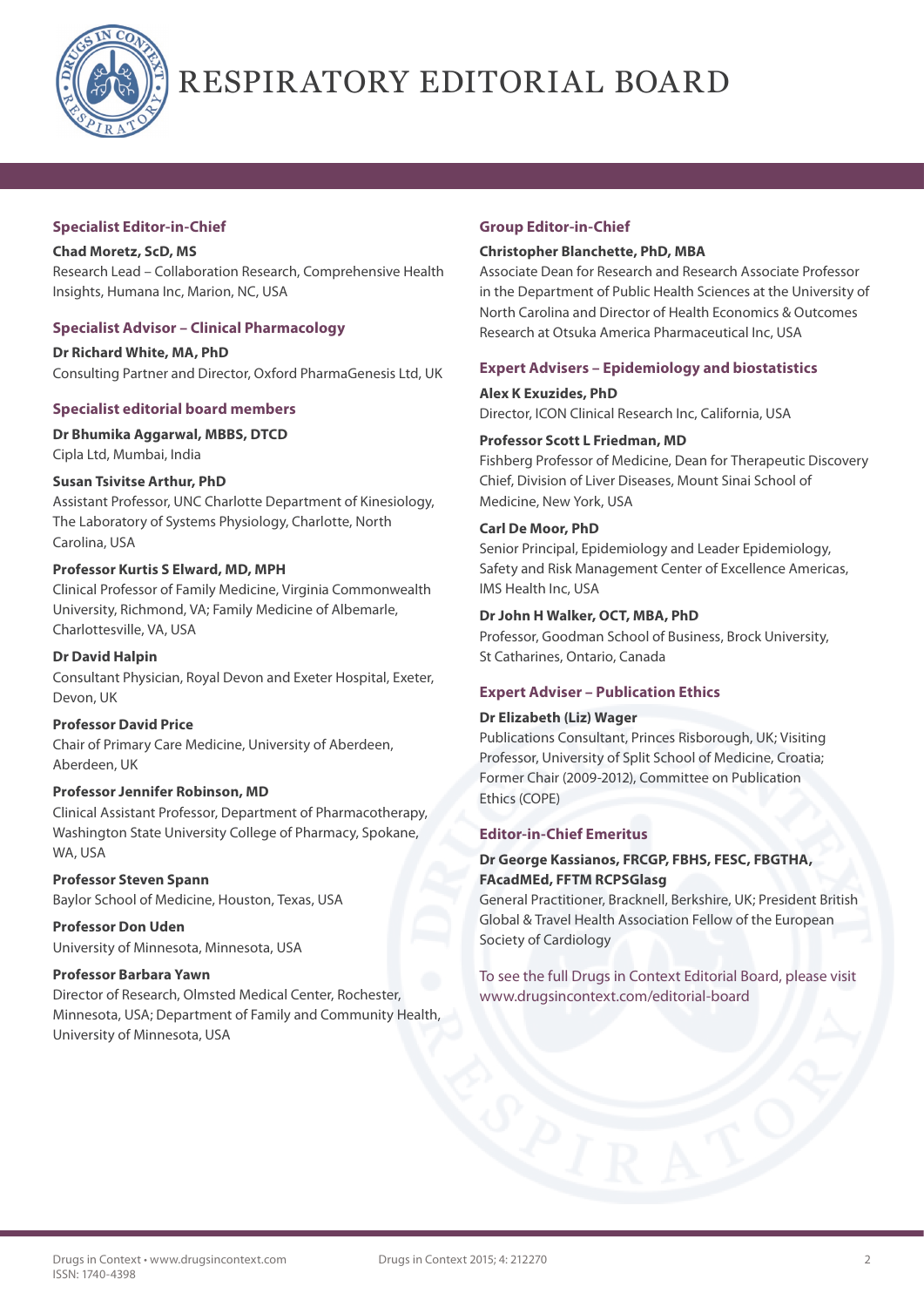

# DRUGS IN CONTEXT



A continuous publication, open access, peer-reviewed journal

## BRIEF REPORT

## **Safety and pharmacokinetics of extended use of palivizumab in Saudi Arabian infants and children**

#### **Saleh al-Alaiyan1, Paul Pollack2, Gerard F Notario3**

<sup>1</sup>Neonatology Section, Department of Pediatrics, King Faisal Specialist Hospital and Research Centre, Riyadh, Saudi Arabia; <sup>2</sup>GI Immunology Medical Affairs, Global Pharmaceutical and Research Division, AbbVie Inc., North Chicago, IL, USA; <sup>3</sup>Virology Global Project Team, Global Pharmaceutical Research and Development, AbbVie Inc., North Chicago, IL, USA

## **Citation**

al-Alaiyan S, Pollack P, Notario GF. Safety and pharmacokinetics of extended use of palivizumab in Saudi Arabian infants and children. Drugs in Context 2015; 4: 212270. doi: 10.7573/ dic.212270

## **Abstract**

**Background:** The peak season of respiratory syncytial virus (RSV) infections in warmer climates may extend beyond the typical five-month RSV season of temperate regions. Additional monthly doses of palivizumab may be necessary in warmer regions to protect children at high risk for serious infection by the RSV.

**Methods:** In a Phase II, single-arm, single-center, noncomparative, open-label, prospective study conducted in Saudi Arabia, children at high risk for RSV infection received up to seven monthly injections of palivizumab (15 mg/kg) during the 2000–2001 RSV season. Key enrollment criteria were no previous exposure to palivizumab and gestational age ≤35 weeks, ≤6 months of age at enrollment, or chronic lung disease and

≤24 months of age at enrollment. We wished to assess the safety, immunogenicity, and pharmacokinetics of palivizumab as an extended seven-dose regimen.

**Results:** Of 18 enrolled patients, 17 patients received seven palivizumab injections. Seven adverse events (AEs) occurred in five patients. Bronchiolitis was the most commonly reported AE. Six serious AEs occurred in four patients. No AEs were considered related to palivizumab. Trough levels of palivizumab in serum were >40 μg/mL in most patients after the first injection and in 16/18 and 14/17 patients after the fourth and sixth injections, respectively. Except for one patient at one visit, the anti-palivizumab titer was <1:10 at all visits.

**Conclusion:** These data suggest that an extended palivizumab regimen of up to seven monthly doses during the RSV season exhibited an acceptable safety profile in children at high risk for RSV infection in Saudi Arabia.

**Keywords:** infants, open-label, palivizumab, pediatrics, pharmacokinetics, respiratory syncytial virus, safety, Saudi Arabia.

## **Introduction**

Most children have experienced at least one infection with the respiratory syncytial virus (RSV) by 2 years of age [1,2]. Because of the high prevalence of RSV infections, more serious cases leading to hospitalization and intensive medical treatment incur a substantial economic burden on families and healthcare systems [3,4].

Risk factors for serious infection with RSV include: preterm birth; chronic lung disease of prematurity (CLDP; also known as bronchopulmonary dysplasia); cyanotic or complicated congenital heart disease; and immunodeficiency disease or immunosuppression caused by therapy [5–7]. Children born preterm who attend daycare or who live in a household with one or more siblings younger than 5 years of age are at a higher risk of contracting serious RSV infections [8].

Additional factors that may predispose preterm children to more serious infections include low weight upon hospital admission and exposure to tobacco smoke [9]. Infants born preterm with CLDP are at a higher risk of developing RSV-associated pneumonia if they are part of a multiparous birth [10].

Despite identification of these distinct risk factors, a study conducted in the USA (N=919) showed that most RSV-infected children who had been hospitalized for respiratory infection had been healthy and without any risk factors before study entry. This finding suggested that even children without an obvious risk factor may be vulnerable to serious infection by the RSV [11].

No vaccine has been approved for the prevention of RSV infection. Prophylactic treatment with the virus-neutralizing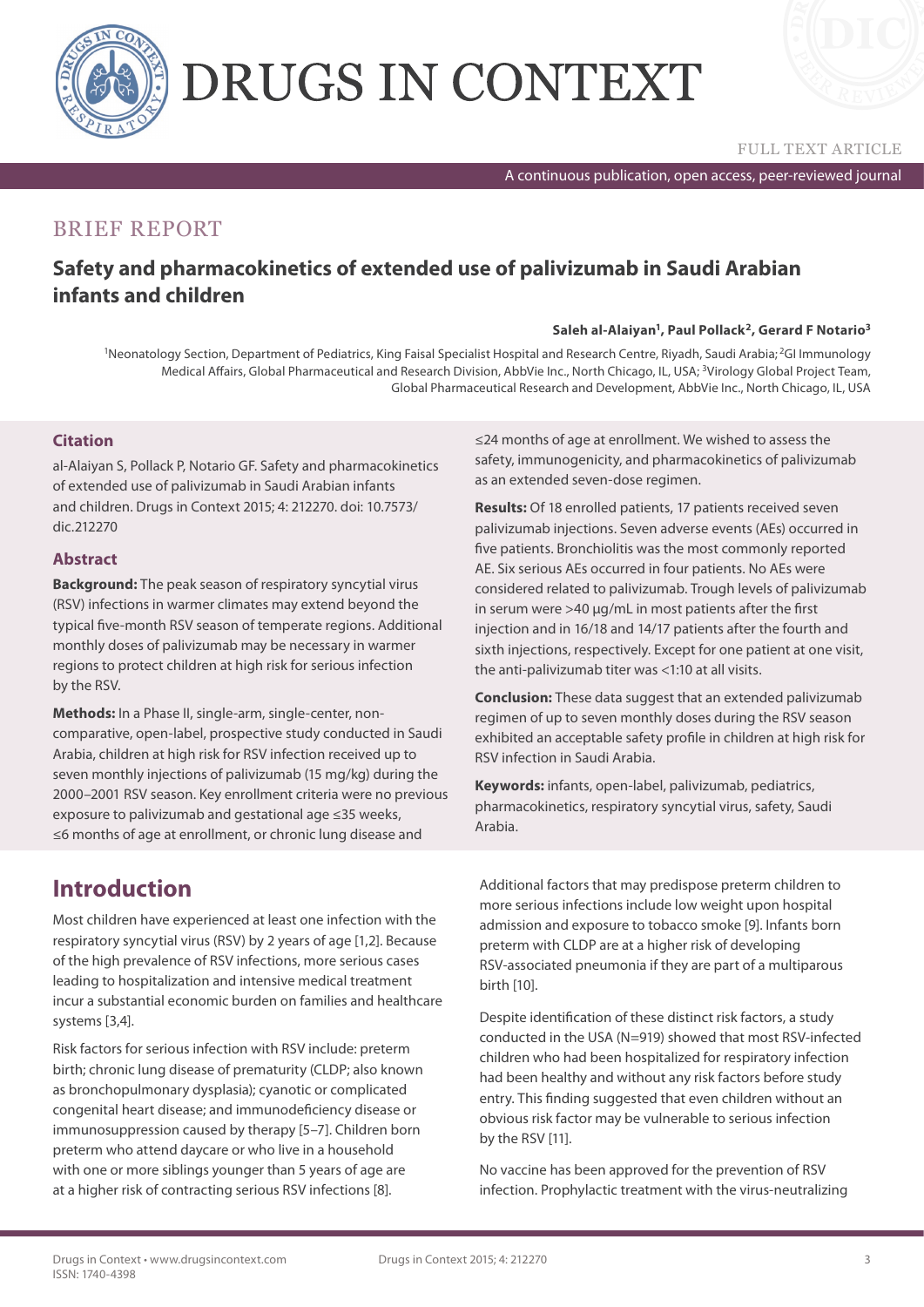and fusion-inhibiting monoclonal antibody palivizumab\* has been shown to decrease the number of hospitalizations due to RSV infection in children who are at high risk [12]. Palivizumab has been approved by the US Food and Drug Administration and the European Medicines Agency, and is available for use in ≈80 countries [13,14].

The American Academy of Pediatrics recommends prophylactic administration of palivizumab to children in high-risk groups as up to five monthly intramuscular injections of 15 mg/kg during the RSV season [15]. In temperate climates in the northern hemisphere, administration usually begins in November/December and extends through March/April [5]. However, substantial variation may occur in the timing of the season within and especially between regions [16,17]. Cases of RSV infection occurring throughout the year have been reported in some parts of the world, particularly in regions with warmer climates [17–19]. Timing and length of the RSV season have obvious implications for the most effective use of palivizumab in the prevention of RSV infections.

Worldwide in 2005, ≈33.8 million episodes of RSV-related acute lower respiratory tract infection (LRTI) occurred in children younger than 5 years, which accounted for ≈22% of all acute LRTIs in this population [20]. In Saudi Arabia, RSV has been reported to account for 40% (children aged <1 year) to 83% (children aged <5 years) of all LRTIs [21]. Most cases occur from November through March, but infections in Saudi Arabia have been reported at other times of the year [22–26]. The peak season of RSV infections in Saudi Arabia may be expanded beyond that which occurs in temperate areas. Hence, additional monthly doses of palivizumab may be necessary to ensure the protection of children at high risk of serious infection.

Therefore, the present study was designed and conducted to assess the safety and pharmacokinetics of palivizumab if given as an extended seven-dose regimen to children in Saudi Arabia at high risk for serious disease caused by RSV infection.

# **Methods**

## Study design

This was a Phase II, single-arm, open-label, non-comparative, prospective study in which palivizumab (15 mg/kg) was administered to children approximately every 30 days at a single site in Riyadh, Saudi Arabia. Patients meeting the inclusion criteria received ≤7 doses during the 2000–2001 RSV season.

The study was approved by the King Faisal Specialist Hospital and Research Centre Office of Research Affairs as the independent ethics committee. The study was conducted in accordance with the Declaration of Helsinki, guidelines set

by the International Conference on Harmonisation, and all applicable local and federal regulations (including regulations of the government of Saudi Arabia, the King Faisal Specialist Hospital and Research Centre and its Research Advisory Council, and Good Clinical Practice guidelines). Before enrollment, written informed consent was obtained from the patient's parent/legal guardian. As part of ethics approval, the sponsor was required to submit a final report within one year of approval and to inform the Office of Research Affairs of: proposal amendments; study termination; serious or unexpected adverse events (AEs); or any event or new information that could possibly affect the benefit–risk ratio of the study.

## **Patients**

The study was limited to children who had never received palivizumab and who were judged by the investigator to be at risk for RSV infection and eligible to receive palivizumab. Pertinent inclusion and exclusion criteria are presented as online supplementary material. which is published here: [http://www.](http://www.drugsincontext.com/wp-content/uploads/2015/02/Palivizumab-in-Saudi-Arabian-children-supplementary-material.docx) [drugsincontext.com/wp-content/uploads/2015/02/Palivizumab](http://www.drugsincontext.com/wp-content/uploads/2015/02/Palivizumab-in-Saudi-Arabian-children-supplementary-material.docx)[in-Saudi-Arabian-children-supplementary-material.docx](http://www.drugsincontext.com/wp-content/uploads/2015/02/Palivizumab-in-Saudi-Arabian-children-supplementary-material.docx)

## Study product

Abbott Laboratories (North Chicago, IL, USA) provided vials containing palivizumab (100 mg) as sterile lyophilized monoclonal antibody, 50 mM histidine, 3.2 mM glycine, and 6% (w/v) mannitol. Palivizumab was stored at 2–8°C and was reconstituted with 1.0 mL of sterile water for injection at a final concentration of 100 mg/mL of palivizumab at pH 6.0. The solution was allowed to sit for 20 min to clarify and was used <3 h after reconstitution.

Palivizumab (100 mg/mL) was administered to patients at 15 mg/kg based on the patient's weight at each study visit, which occurred every 25–30 days after the date of the first dose. Palivizumab was administered *via* intramuscular injection in the anterolateral aspect of the thigh.

## Study assessments

The primary objectives of the study were to determine the safety, tolerance, and pharmacokinetics of an extended number of palivizumab injections over seven months, as well as to evaluate the generation of antibodies to palivizumab in that time frame. Safety parameters included AEs and vital signs.

A complete medical history and relevant patient demographics (including possible risk factors for serious RSV infection) were obtained at the first study visit. At each study visit, safety and tolerance were monitored. A complete physical examination (vital signs, weight, height, chest examination) was undertaken, and information was collected regarding AEs (including intercurrent illness, concomitant medications, and hospitalizations). On days when the study drug was

<sup>\*</sup>Synagis; MedImmune LLC, Gaithersburg, MD, USA; AbbVie Inc., North Chicago, IL, USA.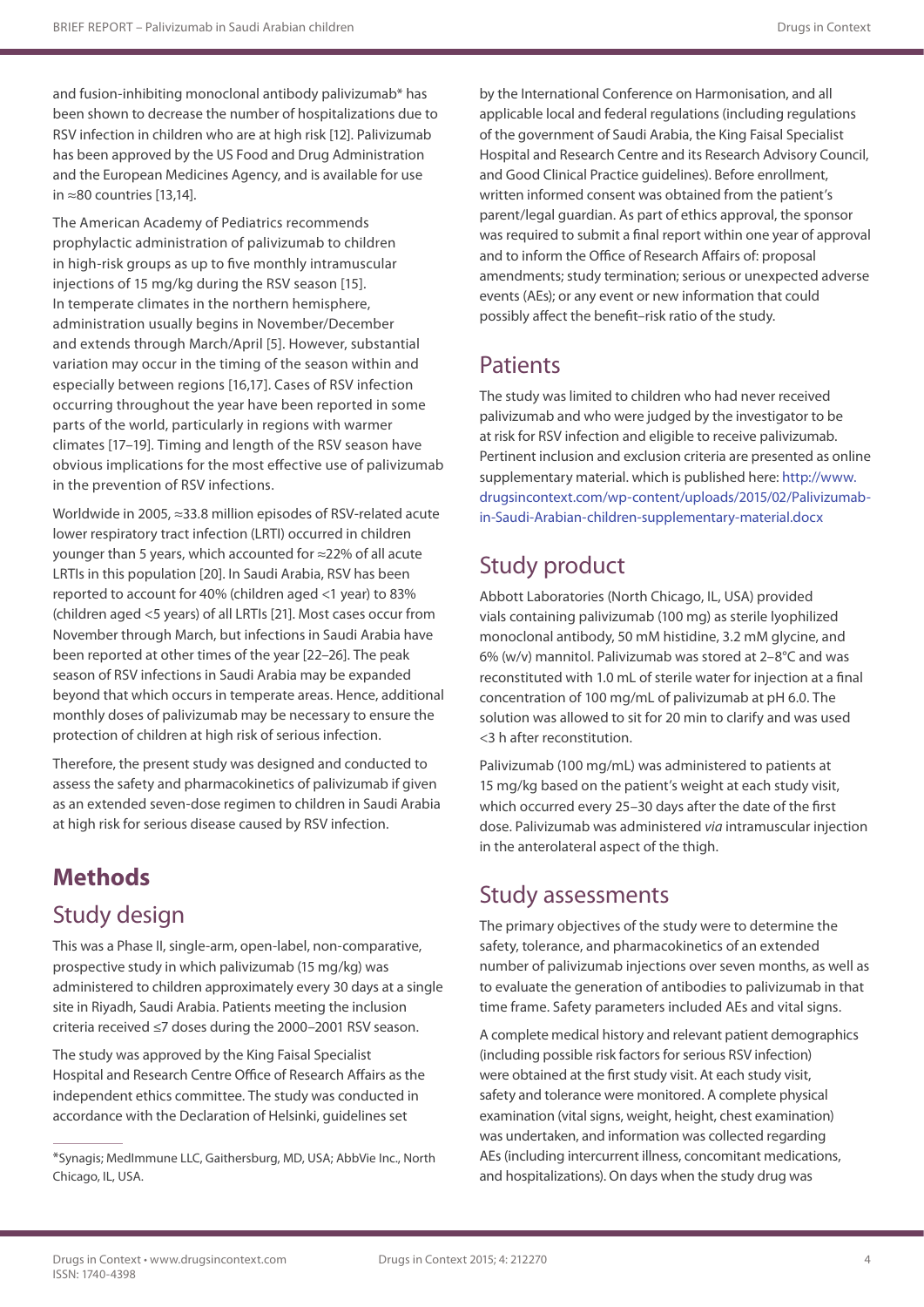administered, vital signs were recorded immediately before and 30 min after administration. Study investigators maintained telephone contact with the parents/legal guardians between study visits every 1–2 weeks. Parents/legal guardians were to call study personnel to report abnormalities during study visit intervals and to bring the child to the study site if medical evaluation was necessary (if time permitted). Serious AEs were those that resulted in: death; risk of death at the time of the event; inpatient hospitalization; or development of a persistent or significant disability/incapacity. Any patient hospitalized with a respiratory illness had a nasopharyngeal aspirate, wash, or swab tested for the presence of RSV antigens using the TESTPACK RSV\* kit. Blood samples for testing of pharmacokinetics and immunogenicity were obtained at the first, second, fifth, and seventh visits before palivizumab administration for analyses of trough levels of palivizumab in serum and anti-palivizumab antibodies as described previously [27].

## Statistical analyses

A sample size of 25 patients was considered to be sufficient to evaluate the study objectives. Power analyses were not undertaken at the time of planning the study. For one event (e.g., RSV infection) in 25 subjects (event rate of 4%), the corresponding 95% confidence interval (CI) would have been from 0.1% to 20.4%. For one event in 18 subjects, the corresponding 95% CI would be from 0.1% to 27.3%.

All enrolled patients who received ≥1 dose of palivizumab were included in the analyses (intention-to-treat). Because of



\*Abbott Laboratories.

the small sample size and occurrence of only one RSV-positive hospitalization, planned statistical analyses were not carried out. Baseline characteristics, safety, pharmacokinetics, and immunogenicity were summarized using mean, standard error, median, and range for continuous variables, and using frequency and percentage for categorical variables.

## **Results**

## Study patients and disposition

Due to a lack of patient availability, only 18 patients were enrolled in the study. The complete set of seven monthly doses of palivizumab was received by 17 patients (94.4%). The remaining patient received five doses and discontinued the study owing to infection (Figure 1). Median age of patients at enrollment was 14 (range, newborn–29) weeks. Median weight of patients at enrollment was 2.2 (range, 1.6–5.6) kg. Most patients were female (n=12 [66.7%]) and Caucasian (n=17 [94.4%]).

Table 1 lists the possible risk factors for RSV infection among patients. Most patients were part of multiparous births. Median gestational age at birth was 28 weeks and the median weight at birth was 0.98 kg. Four patients had CLDP. For patients who did not have CLDP, the initial risk factor was gestational age at birth ≤35 weeks and being ≤6 months of age at the time of enrollment per inclusion criteria. Six patients lived in a household with one person who smoked but all patients lived in households in which the primary caregiver did not smoke. Only one patient attended daycare and no patient had siblings in daycare.

## **Table 1. Risk factors for infection by the respiratory syncytial virus (N=18).**

| <b>Risk factor</b>                | n (% )     |
|-----------------------------------|------------|
| Multiple birth status             |            |
| Single                            | 6(33.3)    |
| Twin                              | 3(16.7)    |
| Triplet or greater                | 9(50.0)    |
| Birth order                       |            |
|                                   | 12(66.7)   |
| 2                                 | 4(22.2)    |
| 3                                 | 2(11.1)    |
| Number of smokers in household    |            |
| None                              | 12(66.7)   |
| 1                                 | 6(33.3)    |
| $\geq$ 2                          | $\Omega$   |
| Does the primary caregiver smoke? |            |
| Yes                               | $\Omega$   |
| No                                | 18 (100.0) |
| Is the patient in daycare?        |            |
| Yes                               | 1(5.6)     |
| No                                | 17 (94.4)  |

(*Continued*)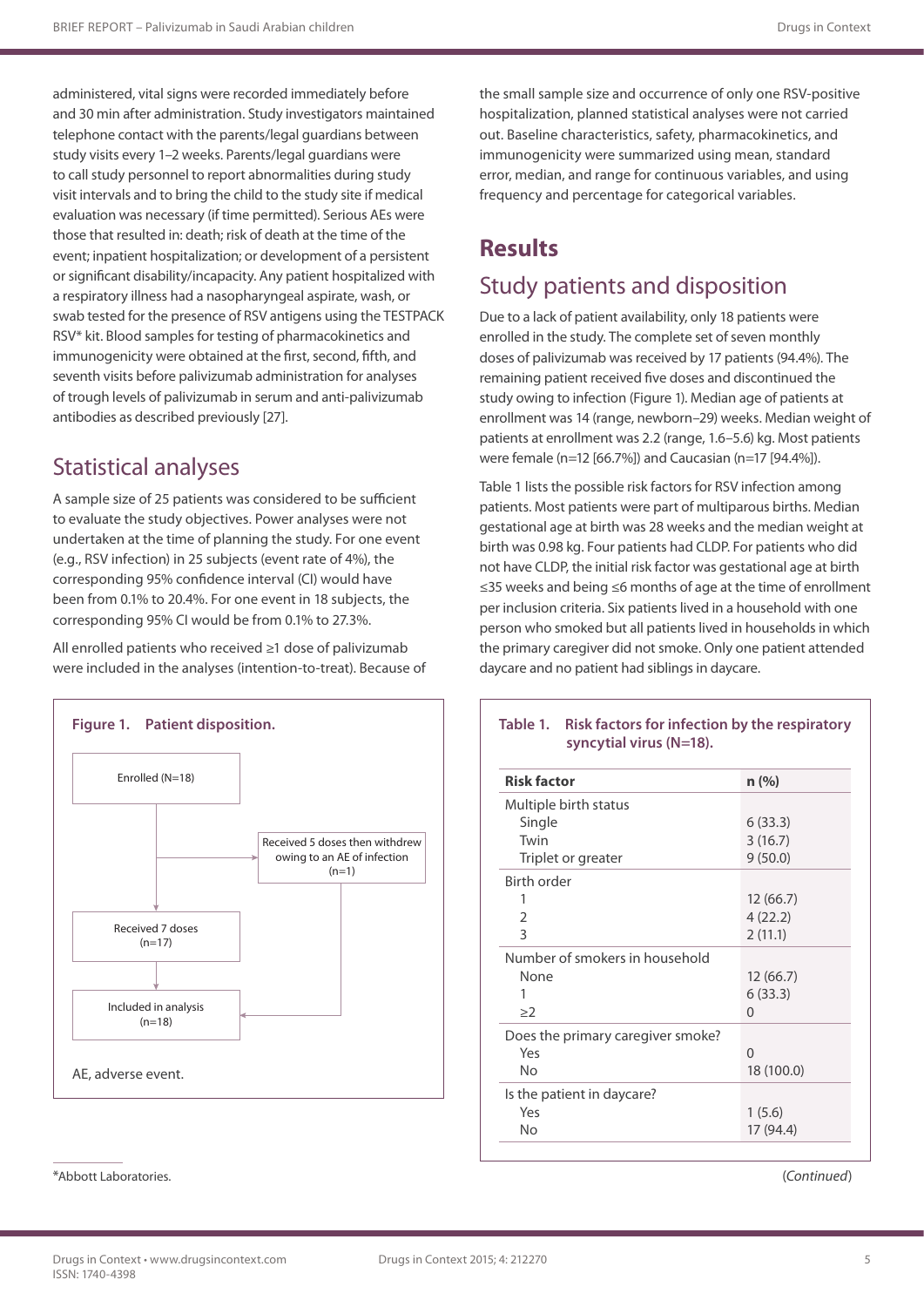## **Table 1. Risk factors for infection by the respiratory syncytial virus (N=18) (continued).**

| <b>Risk factor</b>                                       | n (%)               |
|----------------------------------------------------------|---------------------|
| Number of siblings in daycare                            | $\overline{0}$      |
| Number of people living in the<br>household <sup>a</sup> |                     |
| 3                                                        | 4(22.2)             |
| 6                                                        | 4(22.2)             |
| 7                                                        | 1(5.6)              |
| 9                                                        | 1(5.6)              |
| 10                                                       | 6(33.3)             |
| 11                                                       | 2(11.1)             |
| Number of siblings living in the<br>household            |                     |
| $\Omega$                                                 | 4(22.2)             |
| $\overline{2}$                                           | 5(27.8)             |
| 3                                                        | 3(16.7)             |
| 6                                                        | 1(5.6)              |
| $\overline{7}$                                           | 1(5.6)              |
| 8                                                        | 4(22.2)             |
| Supplemental oxygen required?                            |                     |
| Yes                                                      | 1(5.6)              |
| <b>No</b>                                                | 17 (94.4)           |
| Chronic lung disease                                     |                     |
| Yes                                                      | 4(22.2)             |
| No                                                       | 14 (77.8)           |
| Gestational age at birth, wk <sup>b</sup>                | $27.9(23-34)$       |
| Birth weight, kgb                                        | $0.98(0.44 - 2.22)$ |
| aStudy patient not included in the number of people      |                     |

living in the household. bMedian (range).

# **AEs**

Five patients (27.8%) experienced ≥1 AE during the study (total number of AEs was seven; Table 2). The most frequently reported AE was bronchiolitis. No deaths occurred during the study. One of the seven AEs (melena) was not considered serious and occurred between the third and fourth months of treatment. The other six AEs, reported in four patients, were considered serious. Two of these patients were hospitalized once each for bronchiolitis, both of whom tested negative for RSV infection at that time; both AEs occurred between the fourth and fifth months of treatment. The third patient was hospitalized twice, once for a chest infection and CLDP, and once for CLDP and bronchopneumonia; both AEs occurred between the third and fourth months of treatment. RSV testing for this patient was negative during the hospitalization for chest infection and CLDP and was not performed during the hospitalization for CLDP and bronchopneumonia. The fourth patient was also hospitalized twice: once for bronchiolitis and once for a chest infection that was classified as a "medically important event." The patient tested positive for RSV infection during hospitalization for bronchiolitis, tested negative during hospitalization for chest infection and, ultimately, was withdrawn from the study during the fifth month of treatment. All AEs were considered by the investigator to be not related or probably not related to the study drug. Data on respiratory-related hospitalization are presented in Table 3.

## Pharmacokinetics and immunogenicity

The mean (± standard deviation) trough concentration of palivizumab in serum was 44.72 μg/mL (18.67 μg/mL) after the first dose, a level considered to be protective in the cotton-rat model [27]. Trough concentrations of palivizumab

|                                           |           | <b>Severity</b> |                 | <b>Relationship to study drug</b> |                |                     |                 |                |
|-------------------------------------------|-----------|-----------------|-----------------|-----------------------------------|----------------|---------------------|-----------------|----------------|
| <b>Body system</b><br><b>COSTART term</b> | Total (%) | <b>Mild</b>     | <b>Moderate</b> | <b>Severe</b>                     | <b>Not</b>     | <b>Probably Not</b> | <b>Possibly</b> | Probably       |
| Total patients <sup>a</sup>               |           |                 |                 |                                   |                |                     |                 |                |
| $\geq$ 1 AE                               | 5(28)     | $\overline{2}$  |                 | 2                                 | 4              |                     | 0               | $\mathbf 0$    |
| Body as a whole <sup>b</sup>              |           |                 |                 |                                   |                |                     |                 |                |
| <b>Infection</b>                          | 2(11)     | $\mathbf{0}$    |                 |                                   | $\overline{2}$ | $\mathbf{0}$        | 0               | $\overline{0}$ |
| Digestive system                          |           |                 |                 |                                   |                |                     |                 |                |
| Melena                                    | 1(6)      |                 | $\mathbf{0}$    | $\mathbf{0}$                      |                | $\Omega$            | 0               | $\overline{0}$ |
| Respiratory system <sup>b</sup>           |           |                 |                 |                                   |                |                     |                 |                |
| <b>Bronchiolitis</b>                      | 3(17)     |                 |                 |                                   | 3              | $\Omega$            | 0               | 0              |
| Lung disorder                             | 1(6)      | $\mathbf{0}$    | $\mathbf{0}$    |                                   |                | $\Omega$            | $\overline{0}$  | $\overline{0}$ |
| Pneumonia                                 | 1(6)      | $\Omega$        |                 | $\Omega$                          | $\overline{0}$ |                     | 0               | 0              |

#### **Table 2. Adverse events (N=18).**

a Two patients experienced two events each; one event was categorized under two body systems (lung disorder and infection) per medical decision. Thus, the total number of events shown (n=8) exceeds the total number of actual events (n=7) and the total number of patients (n=5) who experienced AEs.

bSerious AE.

AE, adverse event.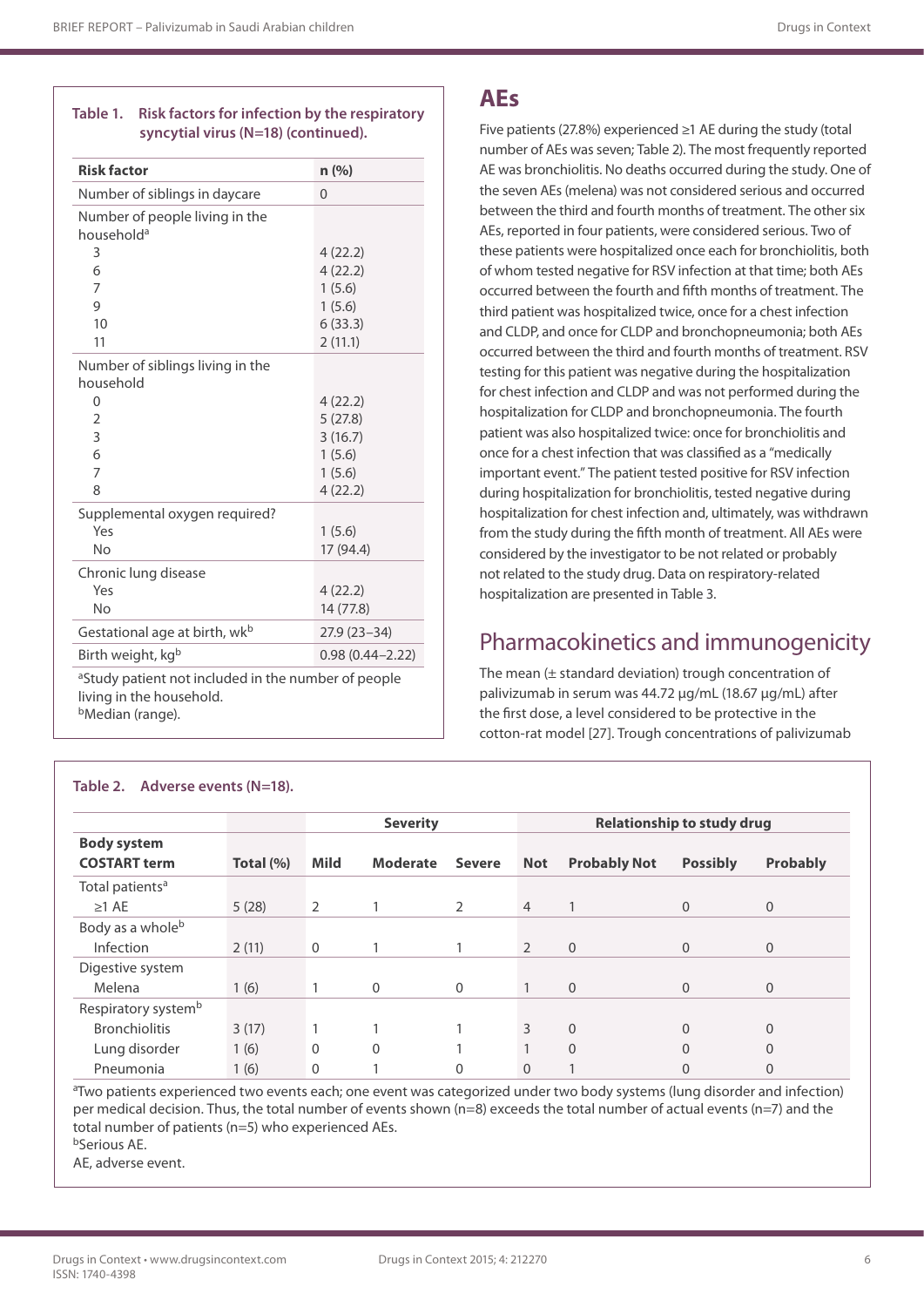## **Table 3. Respiratory-related hospitalizations (N=18).**

|                                                    | n (%)    | Mean (SD)     |
|----------------------------------------------------|----------|---------------|
| Number of patients<br>hospitalized <sup>a,b</sup>  | 4(22.2)  |               |
| Number of<br>hospitalizations <sup>a,b</sup>       | 5(27.8)  |               |
| Hospitalizations <sup>a,c</sup>                    |          |               |
| <b>Outpatient admissions</b>                       | 3(60.0)  |               |
| <b>Emergency admissions</b>                        | 2(40.0)  |               |
| Admission to the<br>intensive care unit            | $\Omega$ |               |
| Length of hospital stay,<br>days                   |          | 6.19(6.35)    |
| RSV status <sup>a,d</sup>                          |          |               |
| Number of RSV-negative<br>patients                 | 3(16.7)  |               |
| Number of RSV-positive<br>patients                 | 1(5.6)   |               |
| Primary diagnosis <sup>a,c</sup>                   |          |               |
| Number of upper<br>respiratory tract<br>infections | $\Omega$ |               |
| Number of lower<br>respiratory tract<br>infections | 5(100.0) |               |
| Supplemental oxygena,c                             |          |               |
| Not required                                       | 1(20.0)  |               |
| Oxygen required                                    | 4(80.0)  |               |
| Days of oxygen required                            |          | 12.50 (11.68) |
| Maximum daily<br>requirement, L/min                |          | 1.00(0)       |
| Mechanical ventilation <sup>a,c</sup>              |          |               |
| Not required                                       | 2(60.0)  |               |
| Required                                           | 3(40.0)  |               |

aOne patient was hospitalized twice, so the number of hospitalizations exceeds the number of hospitalized patients.

bPercentage of total patients enrolled (N=18). c Percentage and/or mean of total number of hospitalizations (n=5). <sup>d</sup>One patient was hospitalized twice but was tested

for RSV infection only during the first hospitalization (negative), so RSV status during the second hospitalization was not known. RSV, respiratory syncytial virus.

in serum rose between visits five and seven, but the difference between these two values was not significant. Anti-palivizumab titers were <1:10 in all patients at all visits except for one patient who had a titer of 1:20 at the second visit. This patient's titer was <1:10 at visits five and seven.

## **Discussion**

The present study provides evidence that seven monthly doses of palivizumab were well tolerated by pediatric patients at high risk of serious respiratory disease caused by the RSV. All serum levels of palivizumab were within the range of those observed in previous palivizumab studies, and were correlated with protection [12,27,28]. This is the first prospective study examining this number of palivizumab injections in this population (though a retrospective global study also showed that >5 doses were well tolerated by infants) [29]. Patients in pivotal studies of palivizumab had only received ≤5 injections [2,28]. In addition to a recent study in Taiwan showing the effectiveness of six doses of palivizumab in preventing RSV hospitalization in 127 infants born prematurely or with CLDP [30], the results reported here have particular relevance for those regions in which cases of RSV occur outside of the five-month season that is typical in areas with temperate climates. In countries such as Saudi Arabia, additional doses of palivizumab beyond the five-dose regimen recommended by the American Academy of Pediatrics may be necessary to provide added protection for vulnerable members of the pediatric population during extended periods of widespread RSV activity. Palivizumab exhibited an acceptable safety profile in patients receiving seven injections, with no evidence of a substantial antibody response to the study drug. The AEs that occurred were nearly all related to the respiratory system and were typical of those seen commonly in the high-risk population of patients treated in this study.

The RSV is a major cause of respiratory infections among infants and young children in Middle East countries [26,31–33]. In Saudi Arabia, the RSV can be the cause of ≤83% of all LRTIs in children <5 years of age [21]. Studies in Jordan, Qatar, and Saudi Arabia have shown that the peak season of RSV infection occurs in the winter months, with the highest number of infections reported between December and February [24,31,32]. However, in Saudi Arabia and Qatar, cases have been detected beyond the time of the "typical" RSV season [24–26,32].

Cases of RSV infection have also been reported throughout the year in other countries with warmer climates, though ambient humidity and rainfall have been proposed to have an effect on infection rates [17,34,35]. A survey of five North American cities demonstrated a bimodal relationship between temperature and RSV infections, as well as a direct relationship to relative humidity [35]. Peak RSV activity in Riyadh occurs in late autumn and early winter at a time when temperatures are relatively mild (14–21°C) but humidity levels are relatively high (36–47%) [23,35,36]. Similarly, in Jordan, the prevalence of RSV infection is higher at times of lower temperatures and higher humidity [31]. Lower levels of humidity during other times of the year may mitigate (but not totally eliminate) the number of RSV infections because cases have been reported outside of the peak season [24,25]. Therefore, meteorologic variables may be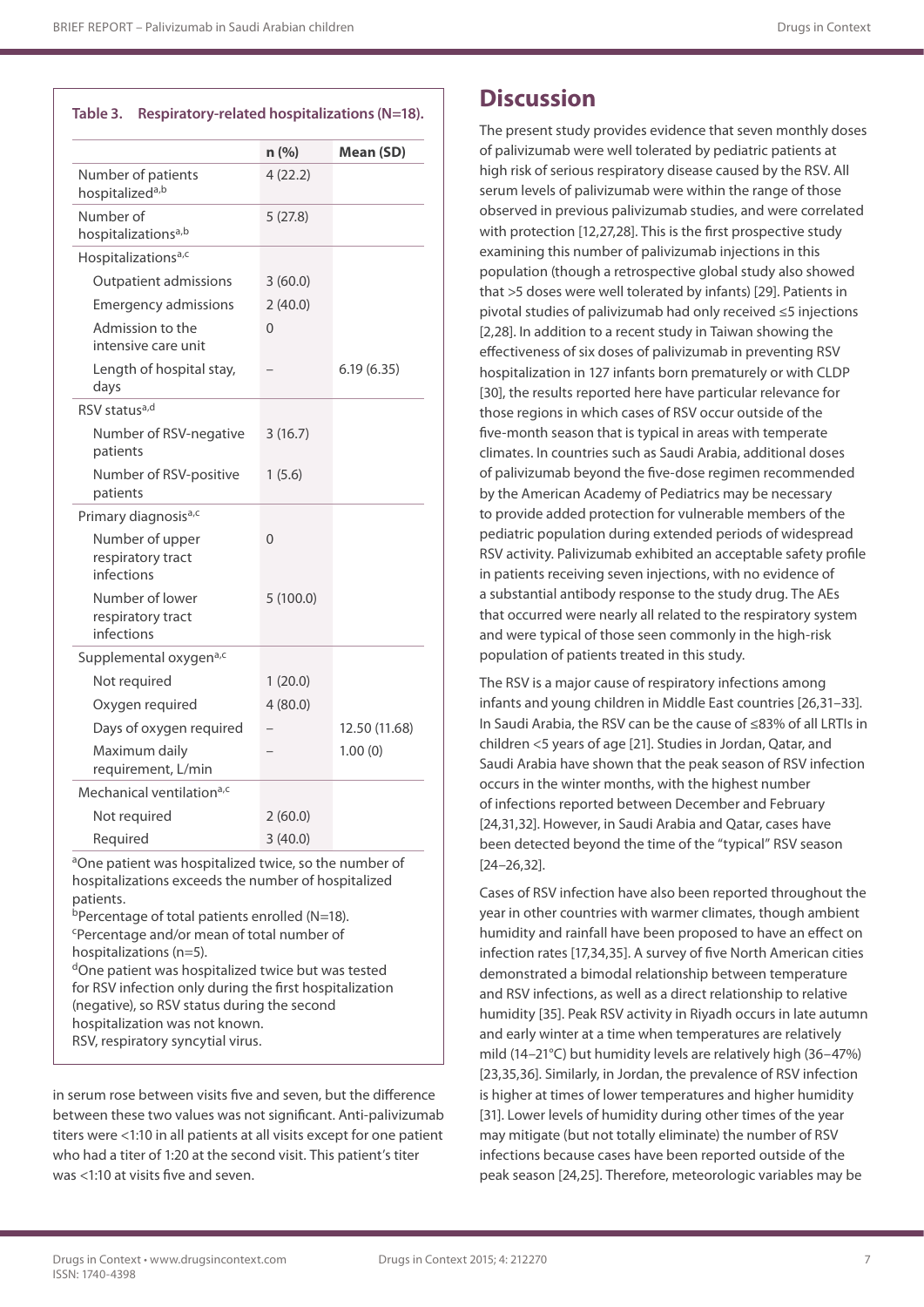only among the multiple factors that influence the rate and timing of RSV infection [34].

This study was limited by the small number of patients enrolled. Furthermore, specimen collection for RSV testing was not standardized to a single method but instead allowed for collection via nasopharyngeal aspirates, washes, or swabs. Finally, no comparative placebo group was included in this study: using a placebo in these patients after palivizumab received approval would not have been ethical.

# **Conclusions**

The timing of prophylactic administration of palivizumab to coincide with (or shortly precede) the annual RSV infection season is expected to yield the greatest clinical benefit to those patients most at risk for infection. In many parts of the world, the RSV season has been relatively well established and the recommended five-dose injection regimen is appropriate. Nevertheless, the exact timing of the RSV season is not always predictable, even within a particular country or region [16]. Moreover, in some parts of the world, the RSV season may stretch over a greater period of time, even in regions with temperate climates [37]. In such regions, additional doses of palivizumab may be necessary to adequately protect children in high-risk groups. The data on safety and immunogenicity noted in this report provide evidence that a regimen of up to seven doses of palivizumab exhibits an acceptable safety profile in these individuals. However, further studies with a larger sample size and randomized with an ethically suitable comparative arm are required to confirm these findings.

# **Contributions**

SA participated in the conception and design of the study as well as the acquisition, analyses, and interpretation of data. PP participated in the conception and design of the study as well as the analyses and interpretation of data. GFN participated in the analyses and interpretation of data. All authors helped to draft the manuscript and approved the final version of the manuscript.

# **Potential conflicts of interest**

The International Committee of Medical Journal Editors' (ICMJE) Potential Conflicts of Interests forms for the authors are available for download at: [http://www.drugsincontext.com/](http://www.drugsincontext.com/wp-content/uploads/2015/02/dic.212270-COI.pdf) [wp-content/uploads/2015/02/dic.212270-COI.pdf](http://www.drugsincontext.com/wp-content/uploads/2015/02/dic.212270-COI.pdf)

SA declares no conflict of interest. PP is a former employee and GFN is a current employee of AbbVie Inc., and may hold stock or options of this organization.

# **Funding declaration**

This work was supported by AbbVie Inc., North Chicago, IL, USA.

# **Acknowledgments**

The authors thank Jessie R Groothuis, MD, for her contributions to this manuscript, as well as the investigators, study-site staff, and patients who participated in the study. This study was conducted, analyzed, and supported by AbbVie Inc. Medical-writing support was provided by Daniel McCallus, PhD, at Complete Publication Solutions, LLC; this support was funded by AbbVie Inc. Portions of these data were presented in a poster entitled "The safety and tolerance of palivizumab in Saudi Arabian infants and children with or without chronic lung disease (CLD)" at the XIII International Symposium on Respiratory Viral Infections, Rome, Italy, 13–16 March 2011.

## **References**

- 1. Glezen WP, Taber LH, Frank AL, Kasel JA. Risk of primary infection and reinfection with respiratory syncytial virus. Am J Dis Child 1986;140(6):543–6. <http://dx.doi.org/10.1001/archpedi.1986.02140200053026>
- 2. American Academy of Pediatrics. Summaries of infectious diseases: respiratory syncytial virus. In: Pickering LK, ed. Red Book: 2012 Report of the Committee on Infectious Diseases. 29th ed. Elk Grove Village, IL: American Academy of Pediatrics; 2012:609–18.
- 3. Stewart DL, Romero JR, Buysman EK, Fernandes AW, Mahadevia PJ. Total healthcare costs in the US for preterm infants with respiratory syncytial virus lower respiratory infection in the first year of life requiring medical attention. Curr Med Res Opin 2009;25(11):2795–804. <http://dx.doi.org/10.1185/03007990903290894>
- 4. Stang P, Brandenburg N, Carter B. The economic burden of respiratory syncytial virus-associated bronchiolitis hospitalizations. Arch Pediatr Adolesc Med 2001; 155(1):95–6.

#### <http://dx.doi.org/10.1001/archpedi.155.1.95>

- 5. American Academy of Pediatrics Committee on Infectious Diseases, American Academy of Pediatrics Bronchiolitis Guidelines Committee. Technical report: Updated guidance for palivizumab prophylaxis among infants and young children at increased risk of hospitalization for respiratory syncytial virus infection. Pediatrics 2014;134(2):e620–38.
- 6. Wang EE, Law BJ, Stephens D. Pediatric Investigators Collaborative Network on Infections in Canada (PICNIC) prospective study of risk factors and outcomes in patients hospitalized with respiratory syncytial viral lower respiratory tract infection. J Pediatr 1995;126(2):212–19. [http://dx.doi.org/10.1016/S0022-3476\(95\)70547-3](http://dx.doi.org/10.1016/S0022-3476(95)70547-3)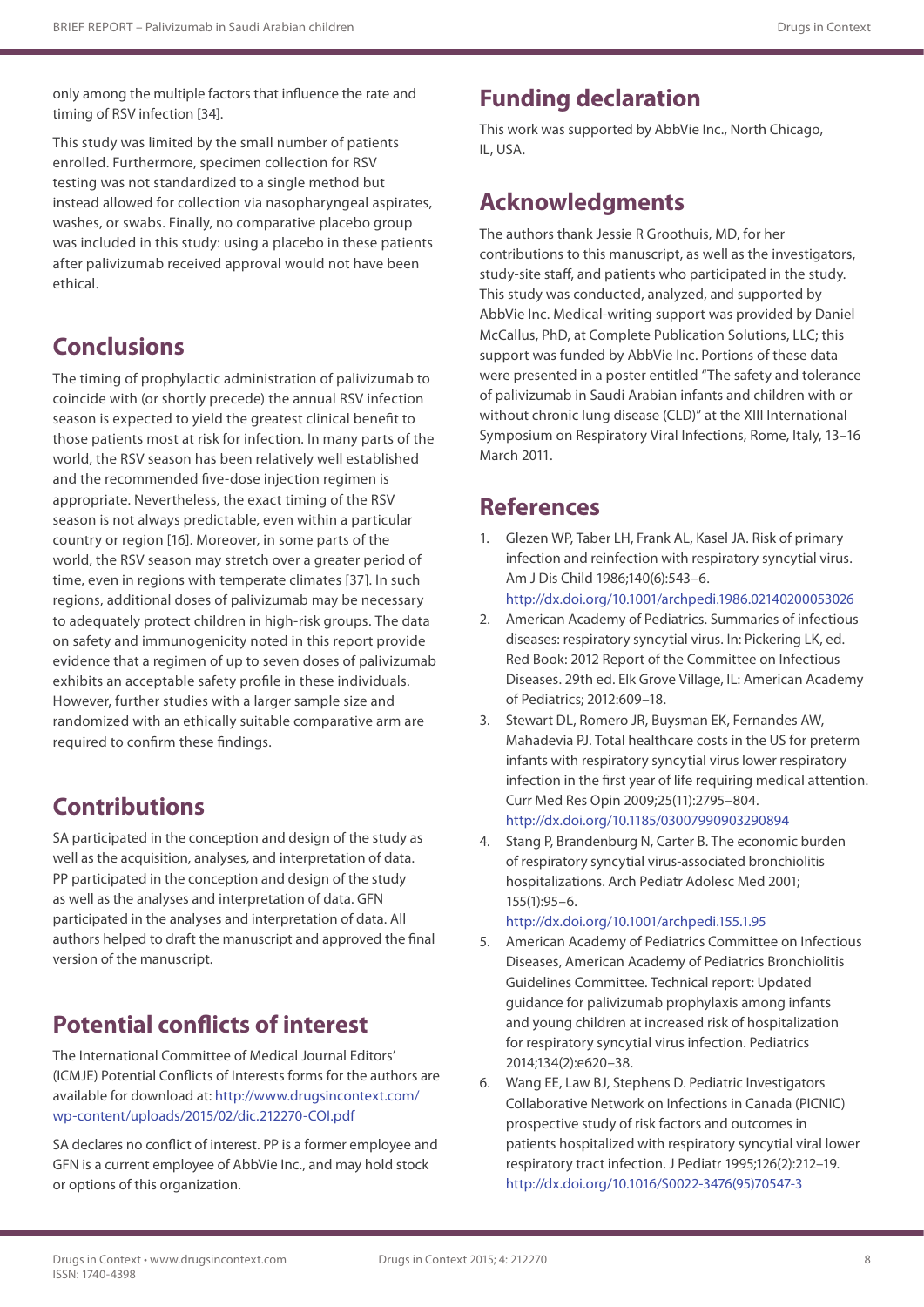- 7. Groothuis JR, Gutierrez KM, Lauer BA. Respiratory syncytial virus infection in children with bronchopulmonary dysplasia. Pediatrics 1988;82(2):199–203.
- 8. Resch B. Respiratory syncytial virus infection in high-risk infants - an update on palivizumab prophylaxis. Open Microbiol J 2014;8:71–7.

<http://dx.doi.org/10.2174/1874285801408010071>

- 9. Semple MG, Taylor-Robinson DC, Lane S, Smyth RL. Household tobacco smoke and admission weight predict severe bronchiolitis in infants independent of deprivation: prospective cohort study. PLoS ONE 2011;6(7):e22425. <http://dx.doi.org/10.1371/journal.pone.0022425>
- 10. Simoes EA, King SJ, Lehr MV, Groothuis JR. Preterm twins and triplets. A high-risk group for severe respiratory syncytial virus infection. Am J Dis Child 1993;147(3):303–6. <http://dx.doi.org/10.1001/archpedi.1993.02160270065020>
- 11. Hall CB, Weinberg GA, Iwane MK et al. The burden of respiratory syncytial virus infection in young children. N Engl J Med 2009;360(6):588–98. <http://dx.doi.org/10.1056/NEJMoa0804877>
- 12. The IMpact-RSV Study Group. Palivizumab, a humanized respiratory syncytial virus monoclonal antibody, reduces hospitalization from respiratory syncytial virus infection in high-risk infants. Pediatrics 1998;102(3):531–7. <http://dx.doi.org/10.1542/peds.102.3.531>
- 13. Synagis® (palivizumab). Full Prescribing Information, MedImmune, LLC, Gaithersburg, MD, 2014.
- 14. European Medicines Agency. Synagis (palivizumab) EPAR summary. Available at: [http://www.ema.europa.eu/ema/index.jsp?curl=pages/](http://www.ema.europa.eu/ema/index.jsp?curl=pages/medicines/human/medicines/000257/human_med_001070.jsp) [medicines/human/medicines/000257/human\\_med\\_](http://www.ema.europa.eu/ema/index.jsp?curl=pages/medicines/human/medicines/000257/human_med_001070.jsp) [001070.jsp](http://www.ema.europa.eu/ema/index.jsp?curl=pages/medicines/human/medicines/000257/human_med_001070.jsp) [Last accessed: April 25, 2014].
- 15. American Academy of Pediatrics Committee on Infectious Diseases, American Academy of Pediatrics Bronchiolitis Guidelines Committee. Updated guidance for palivizumab prophylaxis among infants and young children at increased risk of hospitalization for respiratory syncytial virus infection. Pediatrics 2014;134(2):415–20. <http://dx.doi.org/10.1542/peds.2014-1666>
- 16. Mullins JA, Lamonte AC, Bresee JS, Anderson LJ. Substantial variability in community respiratory syncytial virus season timing. Pediatr Infect Dis J 2003;22(10):857–62. <http://dx.doi.org/10.1097/01.inf.0000090921.21313.d3>
- 17. Stensballe LG, Devasundaram JK, Simoes EA. Respiratory syncytial virus epidemics: the ups and downs of a seasonal virus. Pediatr Infect Dis J 2003;22(2 Suppl):S21–S32. <http://dx.doi.org/10.1097/01.inf.0000053882.70365.c9>
- 18. Halstead DC, Jenkins SG. Continuous non-seasonal epidemic of respiratory syncytial virus infection in the southeast United States. South Med J 1998;91(5):433–6. <http://dx.doi.org/10.1097/00007611-199805000-00004>
- 19. Light M. Respiratory syncytial virus seasonality in southeast Florida: results from three area hospitals caring for children. Pediatr Infect Dis J 2007;26(11 Suppl):S55–S59. <http://dx.doi.org/10.1097/INF.0b013e318157dac1>
- 20. Nair H, Nokes DJ, Gessner BD et al. Global burden of acute lower respiratory infections due to respiratory syncytial virus in young children: a systematic review and metaanalysis. Lancet 2010;375(9725):1545–55. [http://dx.doi.org/10.1016/S0140-6736\(10\)60206-1](http://dx.doi.org/10.1016/S0140-6736(10)60206-1)
- 21. Akhter J, Johani A. Epidemiology and diagnosis of human respiratory syncytial virus infections. In: Resch B, ed. Human Respiratory Syncytial Virus Infection: InTech; 2011:161–76. <http://dx.doi.org/10.5772/29105>
- 22. Bakir TM, Halawani M, Ramia S. Viral aetiology and epidemiology of acute respiratory infections in hospitalized Saudi children. J Trop Pediatr 1998;44(2):100–3. <http://dx.doi.org/10.1093/tropej/44.2.100>
- 23. Jamjoom GA, al-Semrani AM, Board A et al. Respiratory syncytial virus infection in young children hospitalized with respiratory illness in Riyadh. J Trop Pediatr 1993;39(6):346–9.

<http://dx.doi.org/10.1093/tropej/39.6.346>

- 24. Al-Muhsen S. Clinical profile of respiratory syncytial virus (RSV) bronchiolitis in the intensive care unit at a tertiary care hospital. Curr Pediatr Res 2010; 14(2):75–80.
- 25. Shier MK, Badr MA. Respiratory syncytial virus infection in patients visiting King Khalid University Hospital. Minoufiya Medical Journal 2005;18(2):11–18.
- 26. al-Hajjar S, Akhter J, al Jumaah S, Hussain Oadri SM. Respiratory viruses in children attending a major referral centre in Saudi Arabia. Ann Trop Paediatr 1998;18(2):87–92.
- 27. Subramanian KN, Weisman LE, Rhodes T et al. Safety, tolerance and pharmacokinetics of a humanized monoclonal antibody to respiratory syncytial virus in premature infants and infants with bronchopulmonary dysplasia. MEDI-493 Study Group. Pediatr Infect Dis J 1998;17(2):110–15.
- 28. Feltes TF, Cabalka AK, Meissner HC et al. Palivizumab prophylaxis reduces hospitalization due to respiratory syncytial virus in young children with hemodynamically significant congenital heart disease. J Pediatr 2003;143(4):532–40. [http://dx.doi.org/10.1067/S0022-3476\(03\)00454-2](http://dx.doi.org/10.1067/S0022-3476(03)00454-2)
- 29. Simoes EA. Immunoprophylaxis of respiratory syncytial virus: global experience. Respir Res. 2002;3(Suppl 1): S26–S33.
- 30. Chi H, Hsu CH, Chang JH et al. A novel six consecutive monthly doses of palivizumab prophylaxis protocol for the prevention of respiratory syncytial virus infection in high-risk preterm infants in Taiwan. PLoS ONE 2014;9(6):e100981.

## <http://dx.doi.org/10.1371/journal.pone.0100981>

31. Al-Toum R, Bdour S, Ayyash H. Epidemiology and clinical characteristics of respiratory syncytial virus infections in Jordan. J Trop Pediatr 2006;52(4):282–7.